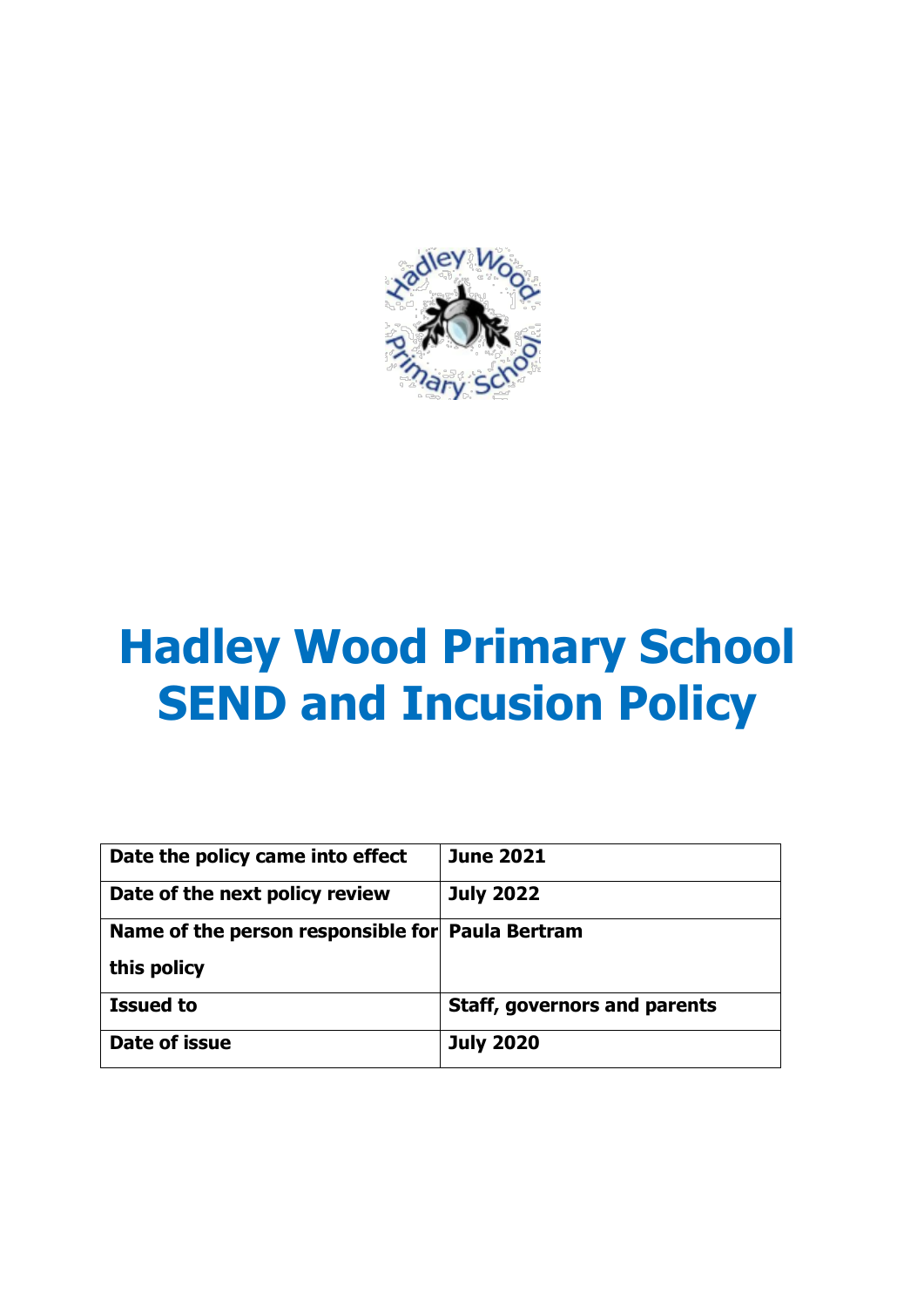# **SEND and Inclusion Policy**

The Inclusion Manager is Paula Bertram who is a member of the Senior Leadership Team. She is also the SENDCo and completed the National Award for SEND Coordination in September 2016. Mrs Bertram can be contacted by phone or email via the school office: Office telephone: 020 8440 4359 Email: **[office@hadleywood.sch.uk](mailto:office@hadleywood.sch.uk)**

Hadley Wood School is a maintained community school in the London Borough of Enfield. The following link is to Enfield's Local Offer for SEND:

**<https://new.enfield.gov.uk/services/children-and-education/local-offer/>**

# **Rationale**

At Hadley Wood Primary School, we are committed to providing a high-quality education for all children. We are a Values School and seek to raise achievement and remove barriers to learning so that our children can achieve their full potential. We recognise and value that each child is a unique individual and we aim to provide support in a sensitive, caring manner to achieve personalised outcomes. Hadley Wood Primary School is an inclusive school and promotes social inclusion, irrespective of faith, nationality, sexual orientation and gender identity, gender expression or ability.

#### **Definition of Special Educational Needs (SEND)**

A child of compulsory school age has a learning difficulty or disability if he or she:

- Has a significantly greater difficulty in learning than the majority of others of the same age, or
- Has a disability which prevents or hinders him or her from making use of facilities of a kind generally provided for others of the same age in mainstream schools (SEND Code of Practice, 2015)

# **Learning Difficulties may be caused by:**

- Physical disability (PD)
- Sensory difficulties e.g. vision or hearing impairment (VI or HI)
- Speech, language and/or communication difficulty (SLCN)
- Social, emotional and mental health (SEMH)
- Autistic Spectrum Disorder (ASD)
- Multi-sensory impairment (MSI)
- Specific learning difficulties with reading, spelling, fine motor skills and/or gross motor skills (SpLD)
- Moderate learning difficulty with Literacy and/or Maths (MLD)
- Severe learning difficulty (SLD)
- Profound and multiple learning difficulty (PMLD)

The following are not considered to be SEND, but may cause the children to have barriers to their learning and so are also covered by this policy:

- Attendance and Punctuality
- Health and Welfare
- EAL
- Being in receipt of Pupil Premium Grant
- Being a 'Looked After' child
- Being a child of Service personnel
- $\bullet$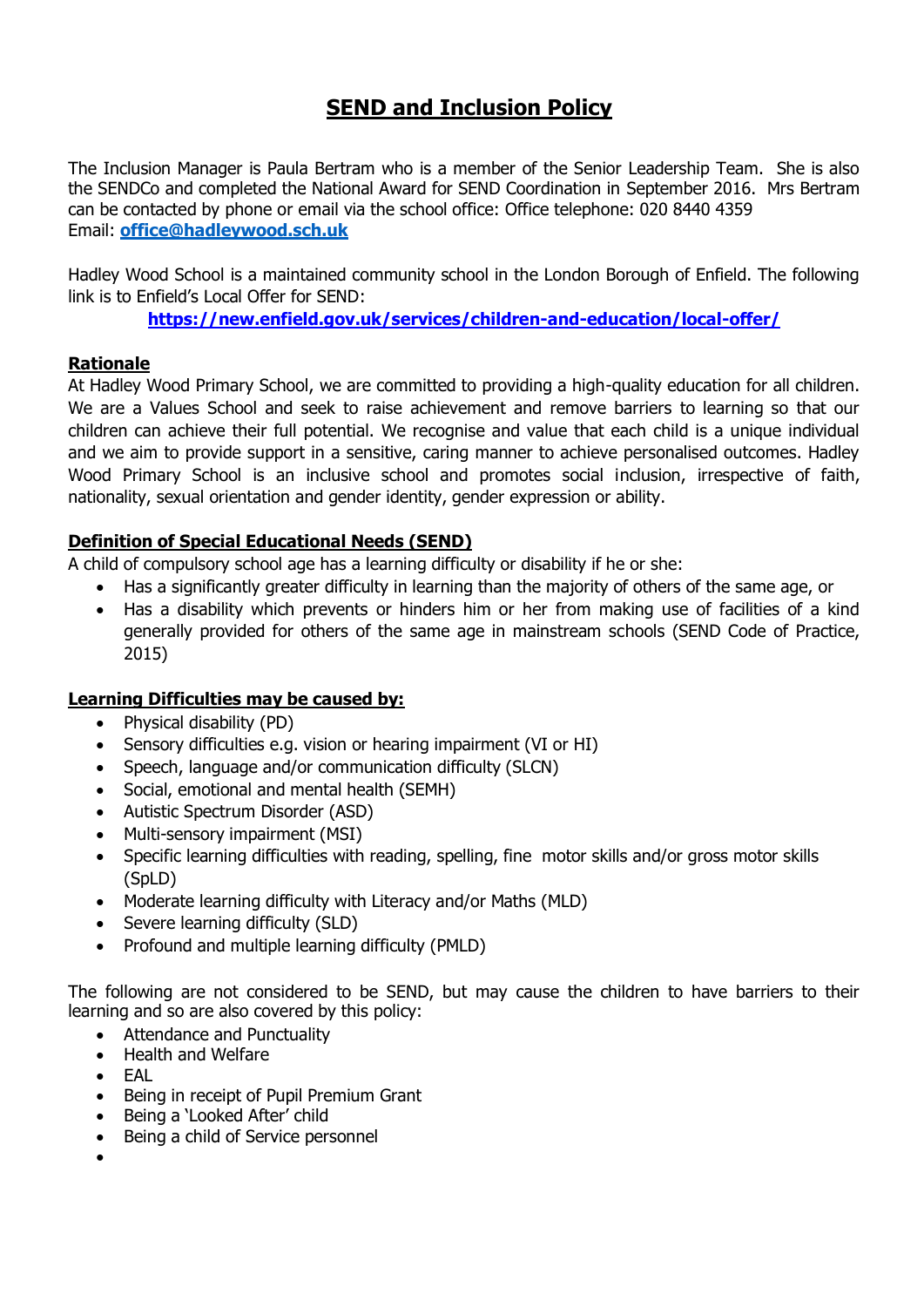# **Objectives**

- To create a whole school environment that meets the special educational needs of each child in order that they can achieve their learning potential and engage in activities alongside pupils who do not have SEND
- To identify children's needs and take early intervention with all staff sharing the responsibility for identifying, assessing and meeting the needs of children with SEND
- To ensure access to a broad and balanced curriculum through differentiated planning and appropriate modifications
- To make reasonable adjustments to enable all children to have full access to all elements of the school curriculum
- To provide access to appropriate intervention programmes according to the needs of the child
- To ensure that the Assess, Plan, Do and Review cycle is followed by class teachers and this graduated response is individualised for each student
- To keep clear, up-to-date records tracking individual children, as they move through the school
- To work in partnership with parents, pupils and outside agencies
- To ensure that resources are identified and coordinated according to the needs of individual children, as outlined in the provision maps
- To make clear the expectations of all partners in the process of supporting and providing for pupils with SEND
- To coproduce with parents/carers, teachers and pupils achievable and relevant targets for children on the SEND Register
- To ensure that all governors and parents/carers are aware of the policy

# **The SEND Governor should:**

- Be up-to-date and knowledgeable about the school's SEN provision, including how funding, equipment and personnel resources are deployed
- Work with the Headteacher and SENCO to ensure that relevant information is communicated to the Governing Body to enable it to fulfil its role of evaluating the provision of education for pupils with SEND

# **Coordination of SEND Provision**

The progress of every child, including those with SEND, is the responsibility of the **class teacher**. They will be supported by the Inclusion Manager, who is responsible for coordinating provision for SEND and all duties outlined in the SEND Code of Practice.

# **<https://www.gov.uk/government/publications/send-code-of-practice-0-to-25>**

In addition to the day-to-day management of our SEND policy, the Inclusion Manager's duties include:

- Liaising with, advising and supporting teachers and support staff about children with SEND
- Coordinating provision for children with SEND
- Making regular visits to classrooms to monitor the progress of children on the SEN or Concerns **Registers**
- Liaising with parents/carers of children with SEND
- Identifying, assessing and monitoring the record keeping for children with SEND
- Liaising with external agencies including the educational psychology service, health and social services, behaviour support service and voluntary bodies
- Informing the head teacher of all developments
- Organising in service training for staff, ensuring awareness of new initiatives and developments
- Identifying and organising resources required to support SEND provision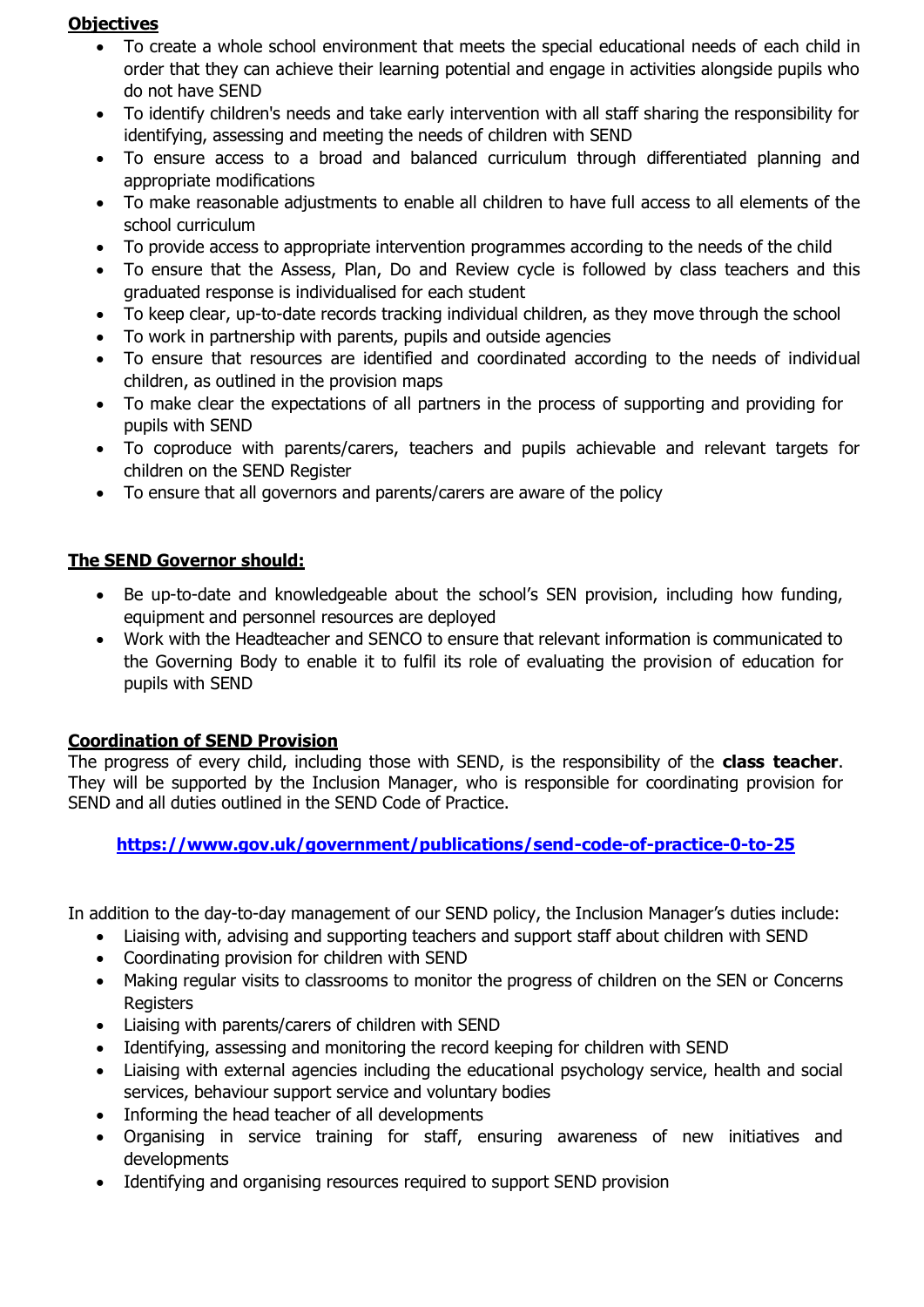- Coordinating and chairing the Annual Review meeting for children with an EHCP
- Generating SEN Passports for pupils with an EHCP to record their additional needs and capture learning milestones
- Supporting staff and parents/carers in coproducing individual support plans (ISPs)
- Ensuring continuity of provision for children with SEND by liaising with preschools and secondary schools
- Attending relevant SEND courses, meetings and conferences
- Working closely with the SEND governor to ensure cohesion between policy and practice, who undertaking learning walks etc.
- In line with the SEN Code of Practice 6.91: The school should ensure that the SENCO has sufficient time and resources to carry out these functions. This should include providing the SENCO with sufficient administrative support and time away from teaching to enable them to fulfil their responsibilities in a similar way to other strategic roles within the school.

# **Admission Arrangements**

All children start school in the September of the academic year when they turn five. Prior to starting school, children and parents/carers are invited to a play session, during the second half of the summer term, when parents/carers and children meet the teachers and teaching assistants. Parents/carers are invited to an information meeting, also during the summer term, about the Reception curriculum, school routines and procedures.

The Inclusion Manager accompanies the Reception staff on their home/school visits for all new families, and to SEND pupils identified prior to starting school, to facilitate a strong parent/school partnership. There will also be transition meetings or discussions with pre-school settings when a child with SEND has been identified.

#### **Identification of Children with SEND**

At Hadley Wood Primary School, we have developed a whole school approach to SEND. This involves identifying individual needs as early as possible and working closely with parents. Information leading to the identification of children's SEND may come from several sources. These include:

- Pre-school: Liaison with pre-schools or nurseries, pre-school support from external agencies, information provided by parents and pre-school transition meetings
- In school: Staff observations, attainment scores, Foundation Stage Profile, in class assessments, reports from external agencies, reports from previous schools, standardised screening and assessment tools e.g. Sandwell Early Numeracy tool
- Parents/carers

Staff can raise concerns about a child with the Inclusion Manager at any time. Based on the school's observations of the whole child, assessment data and following a discussion between the class teacher and the Inclusion Manager, the child may need one of the following:

- Differentiated curriculum support in class
- SEN Support

If a child requires SEN Support, their special educational needs and provision can be considered within four broad areas:

- 1. Communication and Interaction
- 2. Cognition and Learning
- 3. Social, Mental and Emotional Health
- 4. Sensory and/or Physical

Parents/carers are always consulted and will be informed of the provision in place according to the pupil's needs and their individual barriers to learning. A child may have more general difficulties with class work or have a combination of two or more areas of need. At Hadley Wood Primary School, we endeavour to identify these needs, put appropriate interventions in place and monitor progress closely. This is part of the identification process for children who may have special educational needs.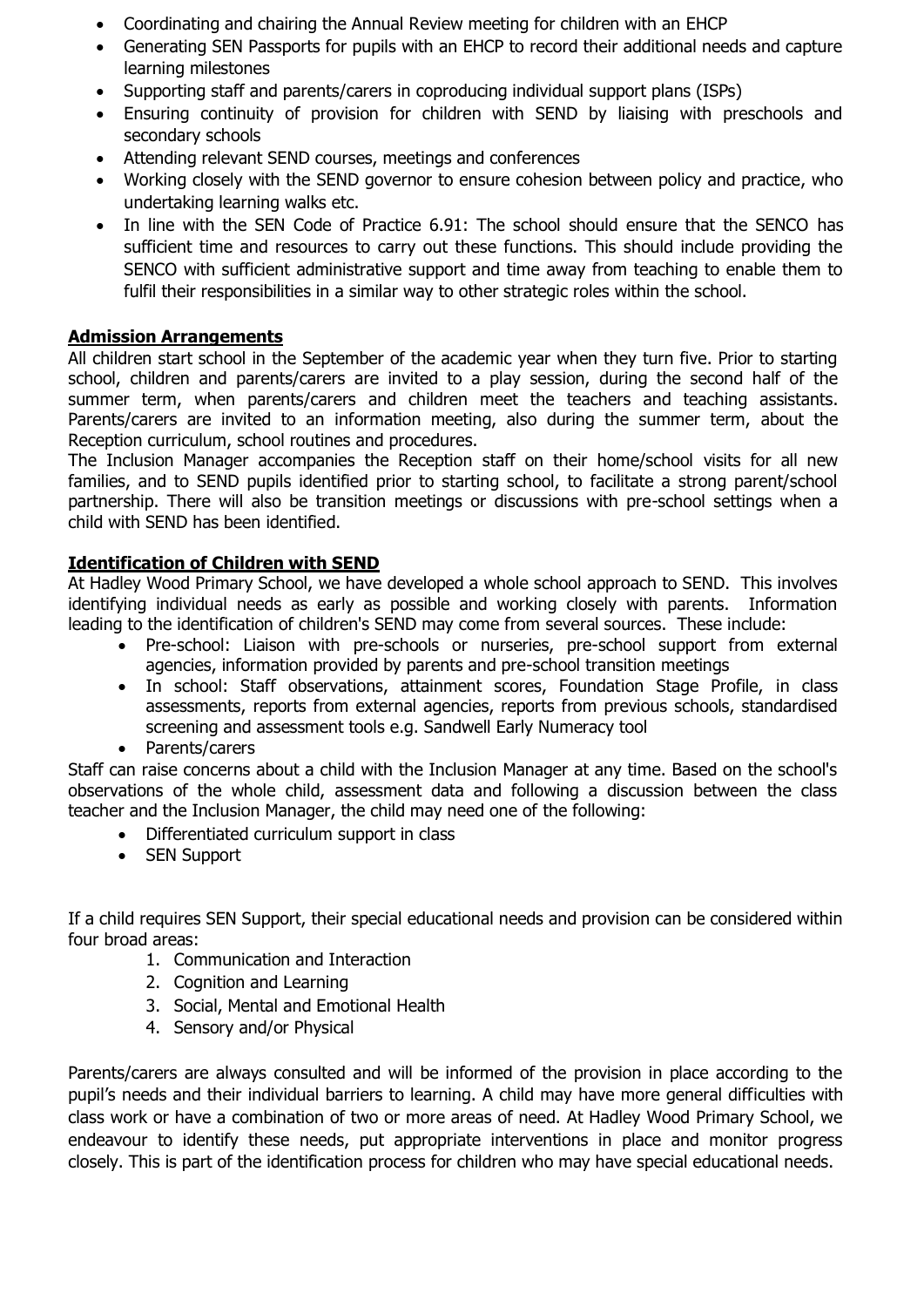#### **Stages on the SEND Register**

**Concern:** If a child is identified with a barrier to learning they will be recorded as a Concern and receive additional in school support to assist with overcoming or adapting to their barrier.

**SEN Support:** Special educational needs are met by quality first teaching and a combination of in class support and intervention programmes, individually or in small groups. Support from one or more outside agencies may be sought e.g. Behaviour Support Service, Speech and Language Therapist, etc. A referral will need to be completed and threshold of difficulty met to access a waiting list for outside agencies.

If the school, in agreement with parents/carers, feel that the child has exceptional needs and is not making sufficient progress, despite intervention in place, then they may request the Local Authority to undertake a statutory assessment. Once granted, this assessment may or may not lead to the Local Authority issuing an Education, Health and Care Plan (EHCP).

**EHCP:** Children who are classed by the Local Authority as having exceptional needs will be issued with an EHCP which outlines all of the child's special educational needs and any special educational provision necessary to meet those needs. The EHCP will have medium term objectives that the child would be expected to achieve and progress against. These objectives will be reviewed every year in an Annual Review meeting.

# **Provision for Children with SEND**

Intervention for children with SEND is outlined in the school's provision maps. Children will be supported by the class teacher or teaching assistant. In addition, the Inclusion Manager liaises with Year Group Teams to organise the timetable and provision of interventions to support pupils with SEND. The SEND Register and the Concern Register for each class are monitored and updated on a termly basis by the Inclusion Manager, in conjunction with the class teacher, to review the progress and provision for all pupils.

#### **Intervention Programmes**

Provision is organised within a year group and programmes delivered reflect the current needs within each class. Provision may include:

- Reading booster  $\sim$  MIDAS principles
- RWI Intervention
- English booster
- Maths booster
- Pre-teaching relevant vocabulary and concepts prior to a lesson to topic
- Social skills as appropriate to the needs of individual children
- Learning Mentor support and intervention programmes
- Fine and Gross motor skills including handwriting
- Phonics booster
- Speech and language, e.g. Language for Thinking
- $\bullet$  IDL $\sim$  Literacy and Numeracy

# **Assessment and Review of Children with SEND (see Assessment Policy)**

The Headteacher and the Inclusion Manager monitor and discuss the progress of all pupils with class teachers on a termly basis. Children with SEND are reviewed and progress discussed. The Inclusion Manager reports to the Governing Body termly and liaises with the SEN Governor, whose role as a critical friend is to ensure that the school is following its statutory duties regarding the provision for pupils with SEND.

All children who are on the SEND register will have Individual Support Plans (ISPs) in place, which are reviewed termly. Where behavioural needs are high, and a child may be at risk of exclusion, a Pastoral Support Plan (PSP) will be implemented which will be reviewed every eight weeks in a multiagency meeting. Looked After Children will have Personal Education Plans (PEPs) in place. All plans will be produced in a meeting with parents/carers and will include short-term outcomes, provision in place to help meet those outcomes and a space to review outcomes. Parents/carers are provided with copies of these plans.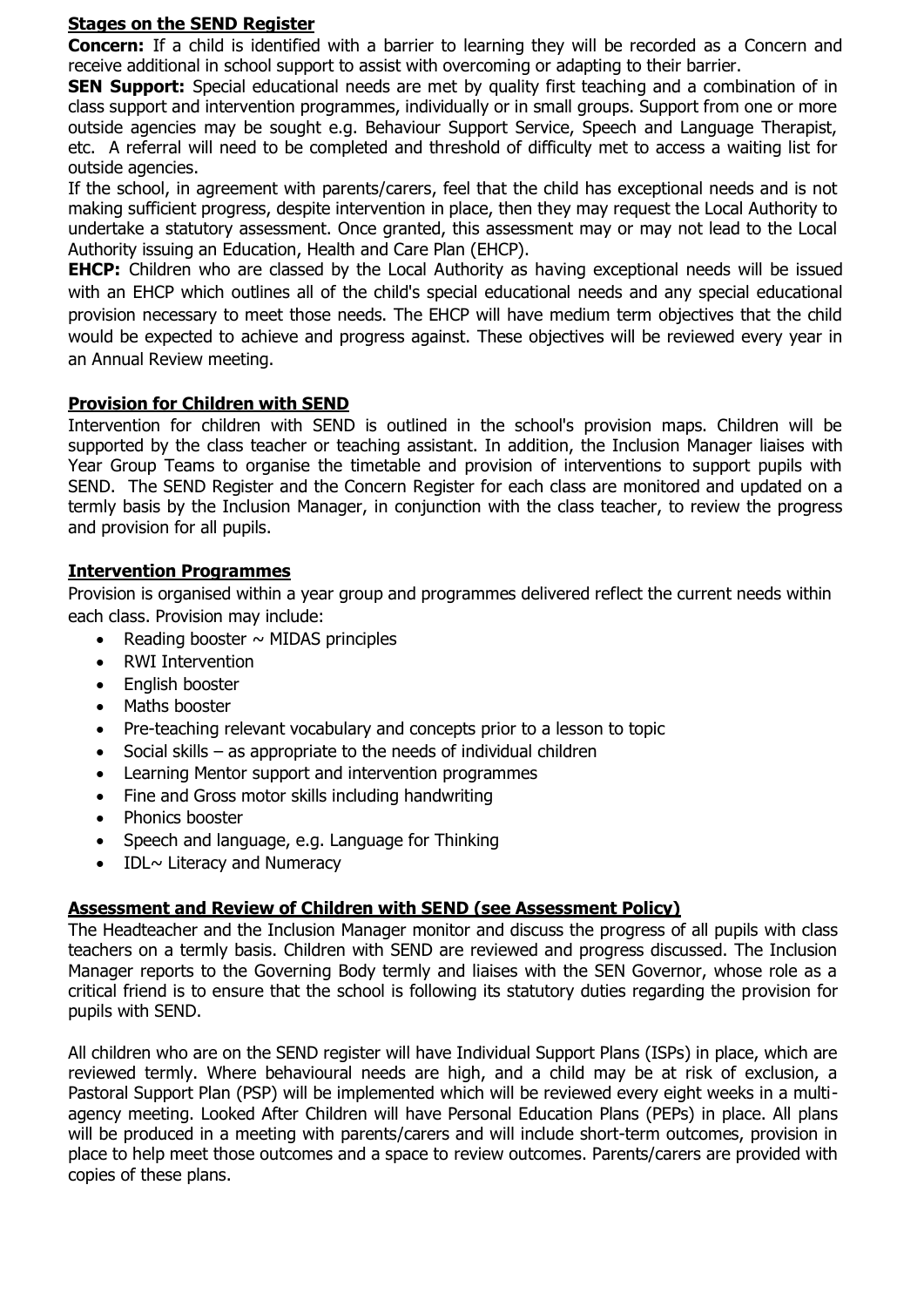All children with SEND are reviewed termly and those who have overcome their barriers to learning and are attaining levels in line with their underlying ability will be discussed with parents and they may move to the 'Concerns Register' where their progress will be monitored. They will continue to receive additional support, either in class or via an intervention programme as specified on Class Provision Maps. Pupil progress may be sufficient that a child no longer requires additional support and therefore will be removed from the 'Concerns Register.'

All parents/carers whose children are receiving additional support will be informed of their child's provision during the academic year. This will be via a letter from the Inclusion Manager and by class teachers during parent consultations in the autumn and spring terms.

Children with an EHCP have a formal annual review which parents/carers and all external agencies are invited to attend. A sufficiently long period of notice for these reviews is given to ensure maximum attendance.

#### **Access to the Curriculum and Integration of Children with SEND**

Hadley Wood Primary School has an ethos that promotes inclusion. There are children with barriers to learning throughout the school, therefore all teachers are teachers of children with SEND and all play a vital role in ensuring the full integration of pupils with SEND. High quality, differentiated teaching for individual pupils is the first step in responding to pupils who have or may have SEND.

The school ensures access to a broad and balanced curriculum (including the Foundation Stage and National Curriculum) in the following ways:

- Staff have awareness of teaching and learning styles
- Staff use a variety of teaching strategies
- Staff are aware that additional intervention support cannot compensate for a lack of good quality and differentiated teaching
- Flexible deployment of support staff e.g. individual support, group support, in class support and withdrawal intervention programmes
- Variations in expectations of achievement for individual children
- Classrooms are dyslexia friendly and autistic spectrum disorder friendly e.g. the use of visual timetables and coloured overlays where necessary, etc.
- There is a ramp between the KS1 and KS2 playgrounds.

An accessibility plan is reviewed every three years to ensure that an inclusive curriculum is provided and that the school continues to strive to ensure that the physical environment is suitable for all pupils and adults who use the school. We acknowledge that the school is not ideal for wheelchair users, but whenever the opportunity arises we aim to improve access.

#### **Supporting Pupils at School with Medical Conditions**

The school recognises that pupils with medical conditions may need support to ensure full access to the curriculum. A Care Plan records the child's medical needs and procedures to support them in school. These pupils will not require SEN Support unless their medical need affects their learning. Please also refer to the Supporting Children with Medical Conditions Policy.

#### **Partnership with Parents/Carers**

At Hadley Wood Primary School, we wish to work closely with parents/carers in a spirit of mutual support, encouragement and consultation. We value the information and knowledge parents/carers can offer us about their child and notify parents/carers from the earliest stages when a concern has been identified. We encourage active participation of parents/carers by providing guidance on how learning can be supported at home through workshops and parent/carers consultations. Class teachers have an open-door policy and are available at the end of the school day to discuss concerns. The Inclusion Manager and the Headteacher are also available to deal with concerns and provide advice; however, it may be necessary to make an appointment.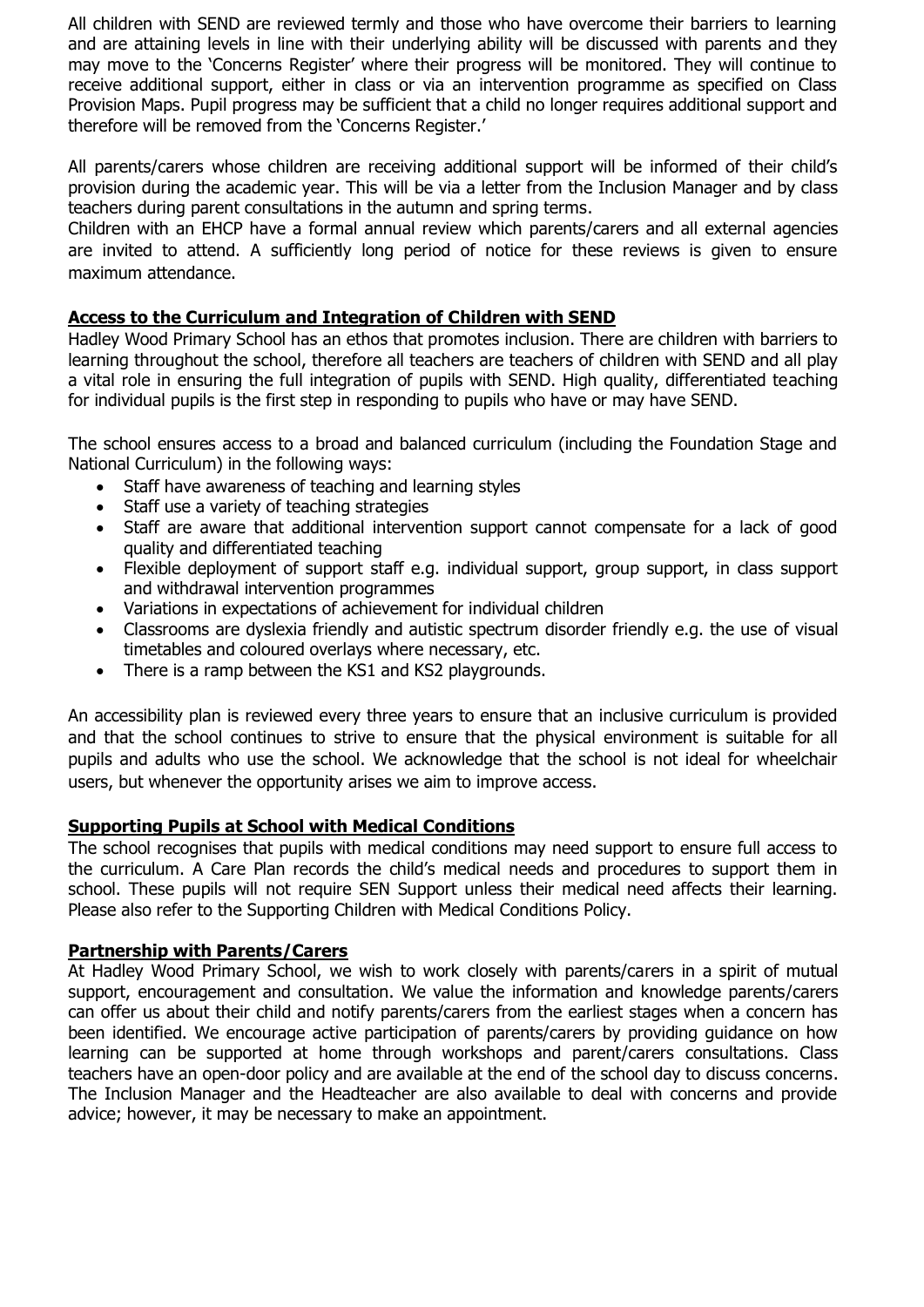#### **Data Security**

Data on children with SEND is stored on the secure Managed Learning Environment or the Management Information System. The Inclusion Manager occasionally uses an encrypted data store to transfer information or sends it via the encrypted transfer system.

#### **Complaints Procedures**

Complaints from parents/carers about provision of SEND should, in the first instance, be raised with the class teacher or Inclusion Manager who will try to assess and resolve the situation. Formal complaints will be dealt with by the Headteacher through the school's complaints procedure.

The Complaints Policy can be found on the school website.

# **Arrangements for In-Service Training**

The Inclusion Manager attends regular SEN conferences and SENCo partnership meetings with local schools and colleagues to keep up to date with developments in the field of SEND.

All members of staff are encouraged to attend SEND training where a need is identified for an individual child or for a group of children in their class. Training during staff meetings is provided by the Inclusion Manager and specialist agencies e.g. Speech and Language Services, SWERRL, etc. as appropriate.

# **Links with external agencies**

External support services play an important role in helping the school to identify, assess and make provision for children with SEND. Outside agencies may be contacted for a child on the SEND register. A referral will need to be completed and threshold of difficulty met to access a waiting list for a service.

The following services are those most commonly consulted by the school:

- Speech and Language Therapist
- SWERRL, formally Behaviour Support Service (BSS)
- Child and Adolescent Mental Health Service (CAMHS)
- Educational Psychologist
- Education Welfare Officer (EWO) for attendance and punctuality concerns– half termly visits
- Social Services
- School Nurse
- Occupational Therapy Service (OT)
- Enfield SEN Advisory Service

#### **Links with other schools**

Transition meetings are held with pre-schools for children entering the school who have SEN Support. Transition meetings are also held with secondary schools for children leaving the school who have SEN Support or Statements/EHCPs. When children transfer to, or are admitted from, another Primary School, their records are forwarded/requested in order to ensure continuity of provision.

We also have links with the following specialist teachers/outreach services:

- Peripatetic teachers for Visually Impaired children
- Peripatetic teachers for Hearing Impaired children
- Peripatetic teachers for Physically Disabled children
- Autistic Spectrum Disorder outreach teacher from Russet House School
- West Lea outreach service
- Oaktree outreach service
- Waverley outreach service
- Language Units

A referral will need to be completed, and threshold of difficulty met, to access a waiting list for a service.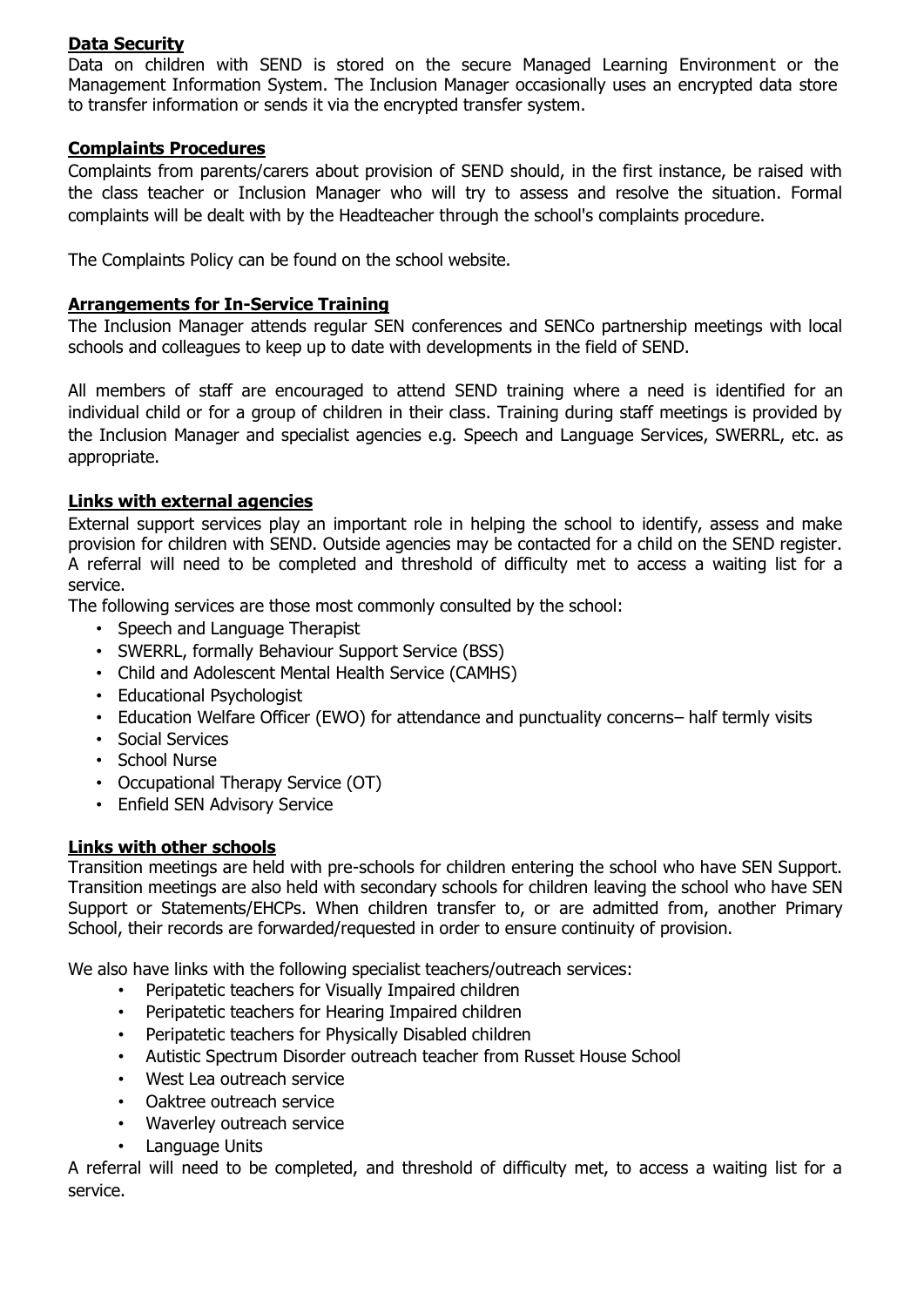# **Success criteria**

The SEND policy will be monitored regularly to ensure that:

1) The ethos of the school is reflected in the provision so that children's individual differences are recognised and valued

2) There are effective systems for identifying, assessing and monitoring children with SEND involving all relevant members of staff

- 3) There is close liaison with parents/carers
- 4) All plans drawn up (ISPs, PSPs, PEPs and SEN Passports) are shared with parents/carers
- 5) There is utilisation of outside support services and agencies as appropriate
- 6) There is efficient management of record keeping for children with SEND
- 7) There is raised self-esteem of children with SEND
- 8) There is consistency of support in order to enhance continuity of learning

This policy has been developed in coproduction with parents/carers and should be read in conjunction with the following:

- SEND Information Report
- Enfield's Local Offer
- Safeguarding and Child Protection Policy
- Anti-bullying Policy
- Behaviour for Learning Policy
- Supporting Children with Medical Conditions Policy
- Learning and Teaching Policy
- PSHE Policy
- Complaints Procedure
- Assessment Policy